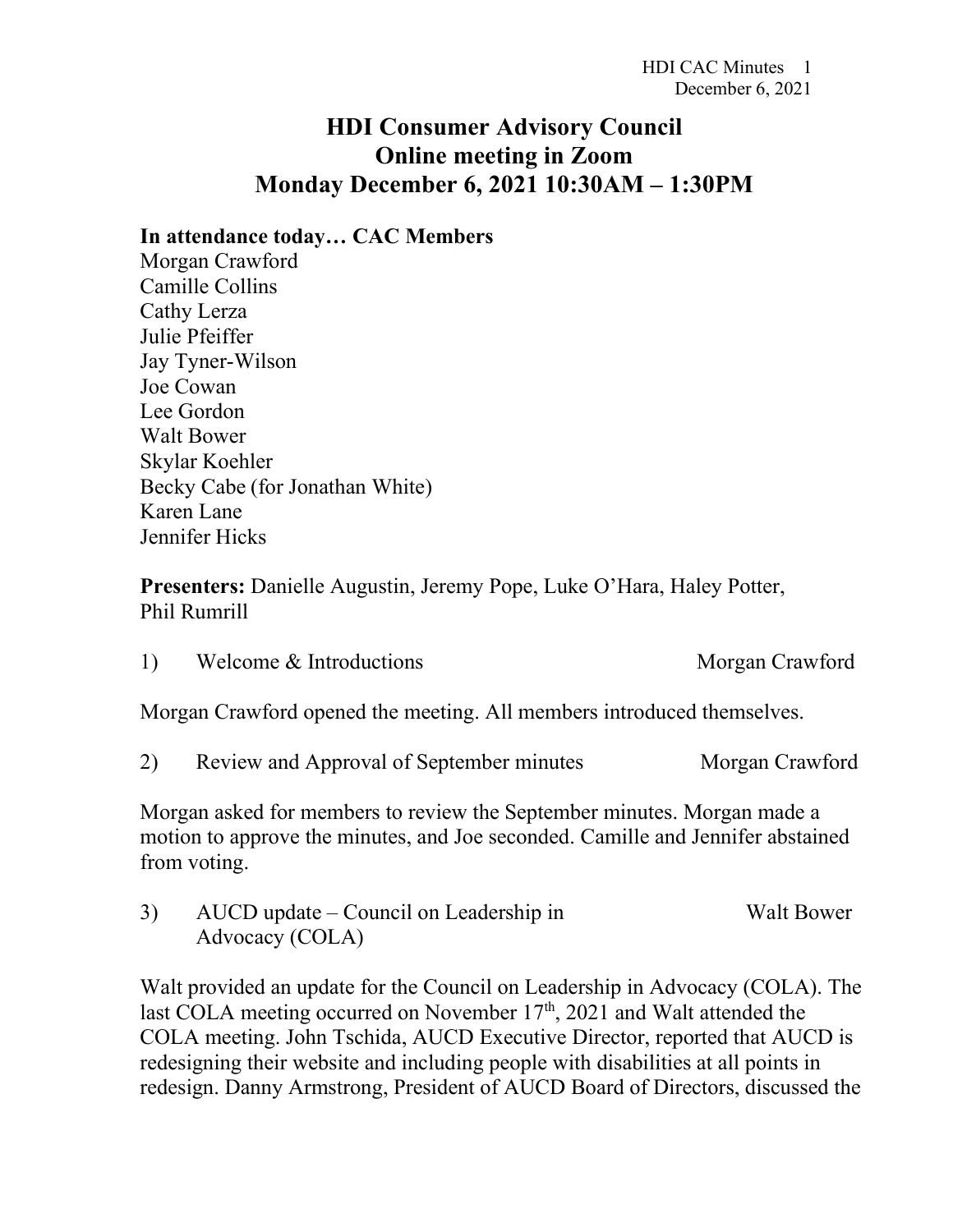importance of research. The theme of the AUCD conference this year was "Learning together: Connecting Research and Lived Experience" and the conference occurred on November 15-17.

4) Prepared4ALL: Whole Community Inclusive Danielle Augustin Emergency Planning project -Input and feedback from CAC members

Danielle Augustin introduced the Prepared4All project. The purpose of the initiative is to help disability and community-based organizations develop relationships to increase disability inclusion in emergency and public health preparedness. The primary outcome of Prepared4All is to create partnerships with local emergency and public health planners.

There are three program components: an online course, affiliate town halls, and student trainees and young professionals. Danielle played a short video that described the online training, Prepared4All: Whole Community Inclusive Emergency Planning. The online training helps emergency planners understand how to be more inclusive and helps the disability community increase knowledge about emergency preparedness. Affiliates and partners include anyone who is interested in emergency and public health preparedness.

Affiliate monthly town halls occur on the  $3<sup>rd</sup>$  Wednesday of every month from 1-2pm EST. Virtual problem-solving and networking are the goals of the town hall meetings. Prepared4All trainees are AUCD network and LEND trainees wanting to work in the field. Trainees complete the online course, attend regular meetings, support local disability organizations, and conduct research to apply concepts in a local context.

The focus of Prepared4All is vaccine confidence and access. The goals of the Vaccine Confidence project are creating plain language materials, addressing vaccine hesitancy, and identifying barriers. Danielle discussed a PSA campaign that is focused on sharing personal reasons for why people decide to get vaccinated.

| HDI's Evaluation Unit projects       | Jeremy Pope |
|--------------------------------------|-------------|
| -Input and feedback from CAC members | Luke O'Hara |

Jeremy Pope and Luke O'Hara presented updates on HDI's Evaluation Unit projects. The purpose of HDI's Evaluation Unit is to help evaluate projects for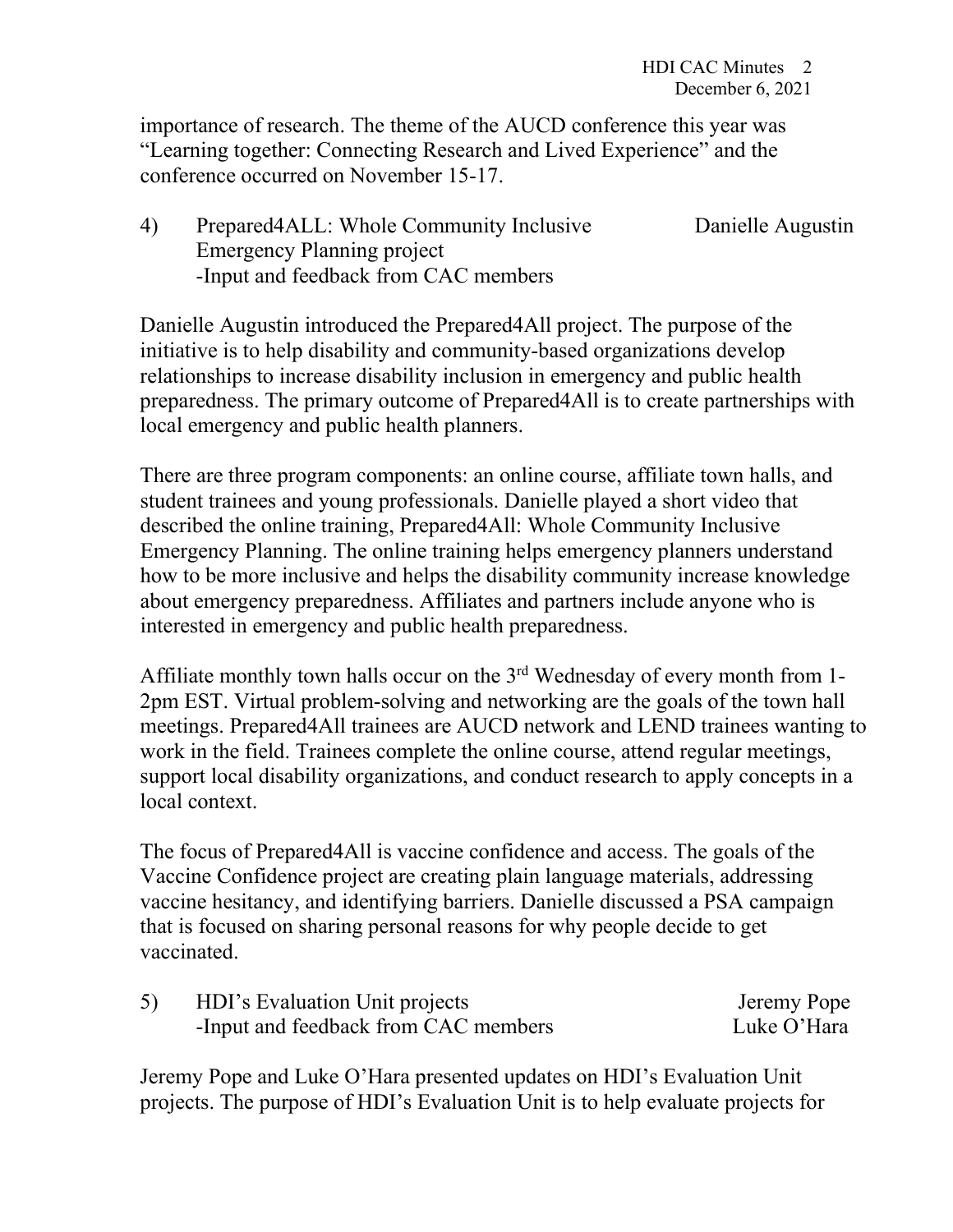HDI as well as agencies throughout the state and country. HDI's Evaluation Unit designs evaluations, performs evaluation work, develops customized reports, provides technical assistance, and performs data collection and analysis to help agencies obtain and maintain funding.

Jeremy discussed several ongoing evaluation projects. Morgan asked if there is any training in Louisville to educate individuals on how to make the city safer. Jeremy stated that he was not aware of any current projects. Walt asked about the KY LEADS project and the training involved. Jeremy commended the KY LEADS project and reported on the coursework and training required to become a Special Education Director.

6) Universal Design in the Performing Arts Haley Potter Project update -Input and feedback from CAC members

Haley Potter provided an update on the Universal Design in the Performing Arts project. Haley designed a guidebook for implementing universal design in the performing arts. She surveyed performing arts patrons with disabilities about their experience with attending performing arts venues. Haley showed portions of the guidebook, which is divided into three sections: the case for universal design in the arts, Disability 101, and practical uses of universal design in the arts.

Haley discussed practical uses of universal design in the arts in the areas of ticketing, seating, training of staff, accessibility services, signage, lighting and sound, and parking. She talked in-depth about an innovative idea for sensory signals which provide a detailed warning for the occurrence of a loud noise or light effect in the show.

7) VR Technical Assistance Center on Quality Phil Rumrill Employment project update -Input and feedback from CAC members

Phil Rumrill provided an update on the VR Technical Assistance Center on Quality Employment project. The VR Technical Assistance Center provides training and technical assistance to state vocational rehabilitation agencies regarding the notion of quality employment in an effort to move beyond the idea of successful employment as a singular job. The emphasis of this project is to help states build the capacity to assist clients who work with VR agencies to obtain the highest quality of job possible that meet the individual's goals and reflect the labor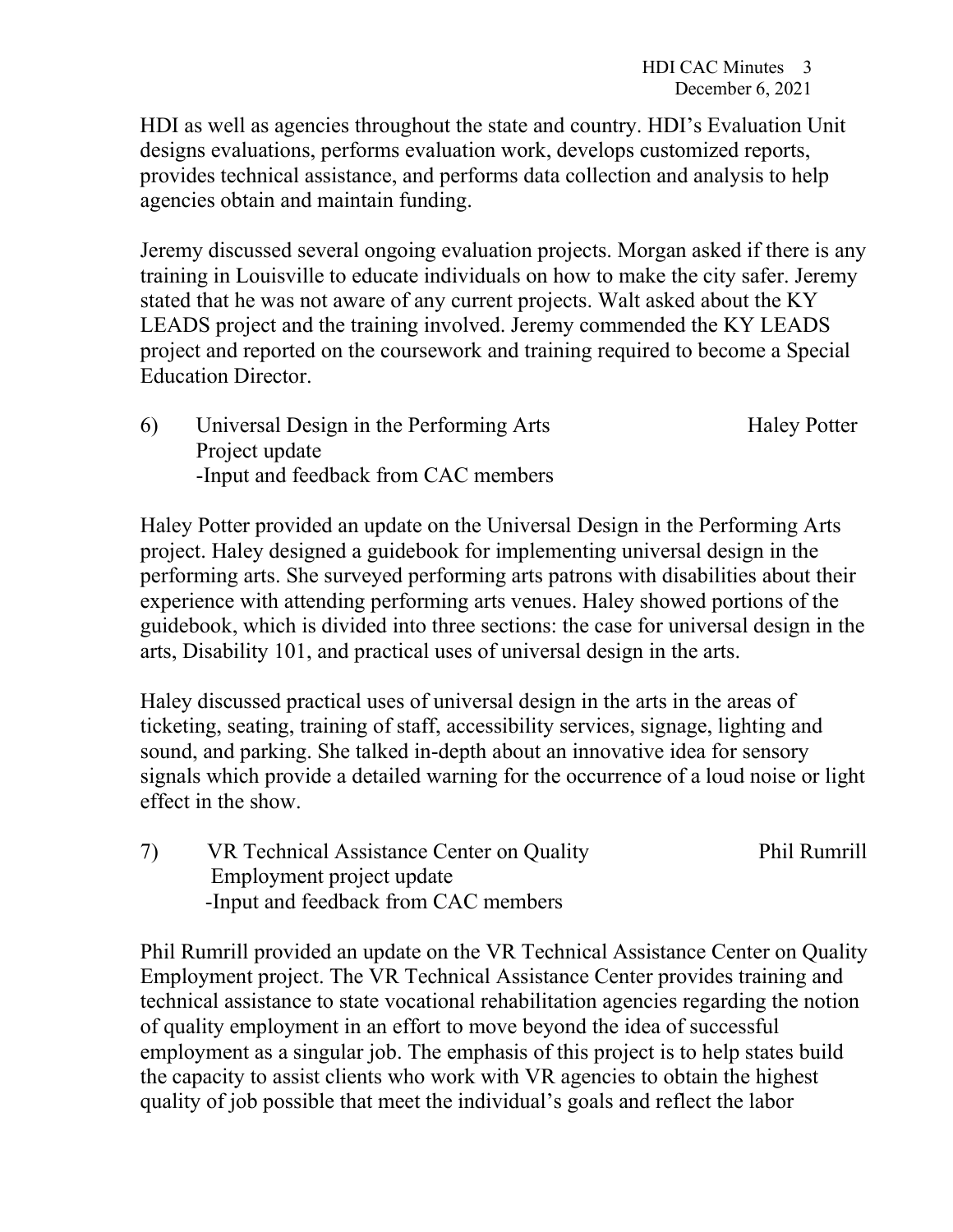demands in the local economy. With the reopening of economies, opportunities are burgeoning, and each job seeker now has several different employment opportunities available to them.

Training includes the use of assistive technology, universal design, implementation of the ADA, and identifying when workplace discrimination has occurred and what they can do about it. Walt asked if providing technical assistance has become easier due to the increase in employment opportunities. Phil discussed how this has made it both easier, but also more challenging as well. Phil foresees continued job creation and growth as the country works through the current pandemic.

8) Conversation on recruiting LEND Phil Rumrill students for next year Walt Bower -Input and feedback from CAC members

Phil Rumrill and Walt Bower started a conversation on recruiting LEND students for next year. Phil began with a brief overview of the Leadership Education in Neurodevelopmental and Disabilities (LEND) program. The target population of the grant is individuals with autism spectrum disorder (ASD) and other developmental disabilities (DD). The LEND program is a focused training program for graduate students in interventional areas that work with people with ASD/DD, self-advocates, and family members. Walt asked the council members for organizations that might be interested in participating in the LEND program. Karen mentioned the Down Syndrome of Louisville. Morgan asked how old you must be to be a part of the LEND program and Phil replied that the minimum age is 18 years.

9) Agency Updates (P & A, DD Council, DDID, Each Agency OCSHN, OVR)

**Division of Developmental and Intellectual Disabilities** – Cathy Lerza discussed DDID's mission to empower each person to realize their place in the community as a citizen of the Commonwealth of Kentucky. DDID partners with and supports individuals with developmental and intellectual disabilities, families, stakeholders, and government agencies. DDID is organized into three branches: Waiver branch, Community Supports branch, and Clinical Services branch. The Waiver branch administers the Supports for Community Living waiver and Michelle P Waiver. The Community Supports branch provides staff support, technical assistance, and monitoring of 14 CMHCs. The Clinical Services branch coordinates quality assurance,